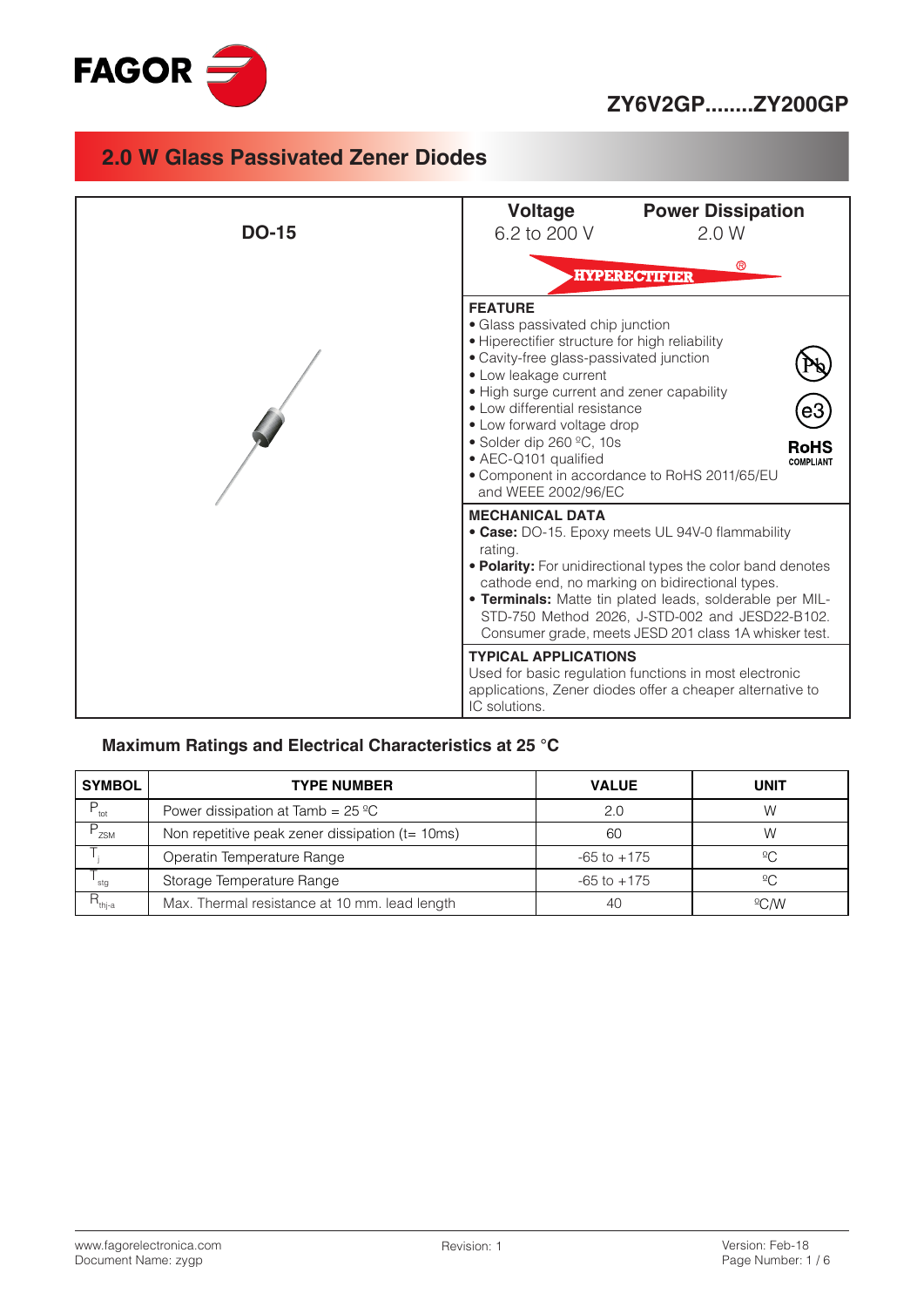

#### **Ordering information**

| <b>PREFERRED P/N</b> | <b>PACKAGE CODE</b> | <b>DELIVERY MODE</b>          | <b>BASE QUANTITY</b> | <b>UNIT WEIGHT (g)</b> |
|----------------------|---------------------|-------------------------------|----------------------|------------------------|
| ZY6V2GP AMP          | AMP                 | AMMO BOX                      | 4,000                | 0.378                  |
| ZY6V2GP TR<br>ΤR     |                     | 14" diameter tape and<br>reel | 4,000                | 0.378                  |

#### **Package Outline Dimensions: (mm) DO-15**

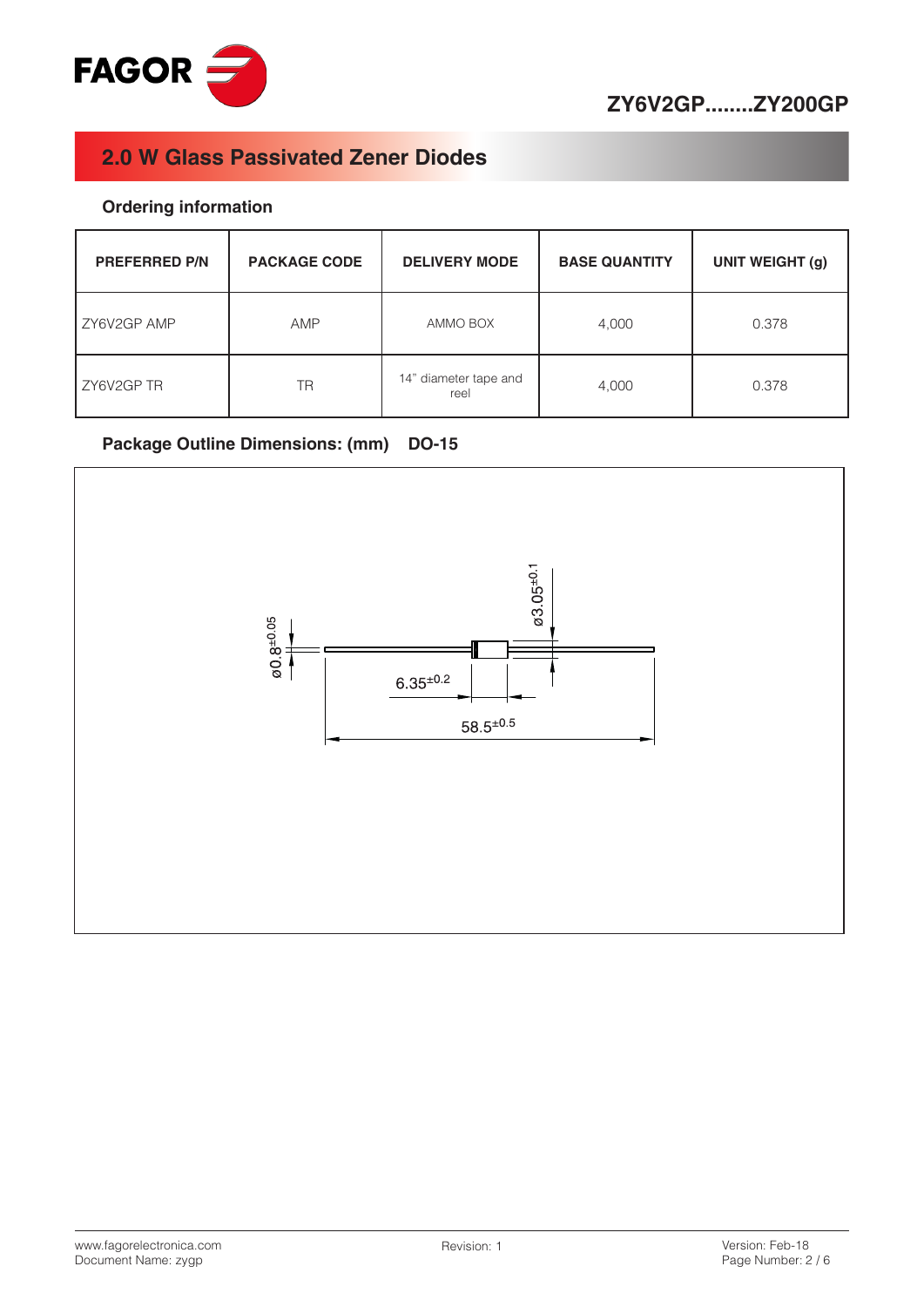

**Rating and Characteristics** (Ta 25 °C unless otherwise noted)

| <b>Type</b>    | Zener (1)<br>Voltage<br>Range<br>$VZ$ at $IZT$ | Maximum<br>Zener<br>Impedance<br>$Z_{ZT}$ at $I_{ZT}$ | Test<br>Current<br>$I_{ZT}$ | Temp<br>coef. of<br>Zener<br>Volt. | Min Reverse<br>Voltage<br>at $I_R = 1 \mu A$<br>$V_R$ | Max<br>Regulator<br>Current at 45 °C<br>$I_{ZM}$ |
|----------------|------------------------------------------------|-------------------------------------------------------|-----------------------------|------------------------------------|-------------------------------------------------------|--------------------------------------------------|
|                | (V)                                            | $(\Omega)$                                            | (mA)                        | (% / °C)                           | (V)                                                   | (mA)                                             |
| ZY6V2GP        | $5.8 - 6.6$                                    | $\overline{c}$                                        | 100                         | $+0.025$                           | 1.0                                                   | 245                                              |
| ZY6V8GP        | $6.4 - 7.2$                                    | $\overline{c}$                                        | 100                         | $+0.035$                           | $\overline{c}$                                        | 220                                              |
| ZY7V5GP        | $7.0 - 7.9$                                    | $\overline{c}$                                        | 100                         | $+0.035$                           | $\overline{c}$                                        | 200                                              |
| ZY8V2GP        | $7.7 - 8.7$                                    | $\overline{c}$                                        | 100                         | $+0.055$                           | 3.5                                                   | 180                                              |
| ZY9V1GP        | $8.5 - 9.6$                                    | $\overline{4}$                                        | 50                          | $+0.055$                           | 6.9                                                   | 165                                              |
| ZY10GP         | $9.4 - 10.6$                                   | 4                                                     | 50                          | $+0.070$                           | 7.5                                                   | 145                                              |
| ZY11GP         | 10.4-11.6                                      | $\overline{7}$                                        | 50                          | $+0.075$                           | 8.3                                                   | 135                                              |
| ZY12GP         | 11.4-12.7                                      | $\overline{7}$                                        | 50                          | $+0.075$                           | 9.1                                                   | 120                                              |
| ZY13GP         | $12.4 - 14.1$                                  | 10                                                    | 50                          | $+0.075$                           | 9.9                                                   | 110                                              |
| ZY15GP         | 13.8-15.8                                      | 10                                                    | 50                          | $+0.075$                           | 11.4                                                  | 98                                               |
| ZY16GP         | 15.3-17.1                                      | 15                                                    | 25                          | $+0.085$                           | 12.2                                                  | 90                                               |
| ZY18GP         | 16.8-19.1                                      | 15                                                    | 25                          | $+0.085$                           | 13.7                                                  | 80                                               |
| ZY20GP         | 18.8-21.2                                      | 15                                                    | 25                          | $+0.085$                           | 15.2                                                  | 72                                               |
| ZY22GP         | 20.8-23.3                                      | 15                                                    | 25                          | $+0.085$                           | 16.7                                                  | 66                                               |
| ZY24GP         | 22.8-25.6                                      | 15                                                    | 25                          | $+0.085$                           | 18.2                                                  | 60                                               |
| ZY27GP         | 25.1-28.9                                      | 15                                                    | 25                          | $+0.085$                           | 20.5                                                  | 53                                               |
| ZY30GP         | 28-32                                          | 15                                                    | 25                          | $+0.085$                           | 22.8                                                  | 48                                               |
| ZY33GP         | $31 - 35$                                      | 15                                                    | 25                          | $+0.085$                           | 25                                                    | 44                                               |
| ZY36GP         | 34-38                                          | 40                                                    | 10                          | $+0.085$                           | 27.4                                                  | 40                                               |
| ZY39GP         | $37 - 41$                                      | 40                                                    | 10                          | $+0.085$                           | 29.6                                                  | 37                                               |
| ZY43GP         | 40-46                                          | 45                                                    | 10                          | $+0.095$                           | 32.7                                                  | 33                                               |
| ZY47GP         | 44-50                                          | 45                                                    | 10                          | $+0.095$                           | 35.7                                                  | 30                                               |
| ZY51GP         | 48-54                                          | 60                                                    | 10                          | $+0.095$                           | 38.8                                                  | 27                                               |
| ZY56GP         | 52-60                                          | 60                                                    | 10                          | $+0.095$                           | 42.5                                                  | 25                                               |
| ZY62GP         | 58-66                                          | 80                                                    | 10                          | $+0.105$                           | 47.1                                                  | 21                                               |
| ZY68GP         | 64-72                                          | 80                                                    | 10                          | $+0.105$                           | 51.7                                                  | 20                                               |
| ZY75GP         | 70-79                                          | 100                                                   | 10                          | $+0.105$                           | 57                                                    | 18                                               |
| ZY82GP         | 77-88                                          | 100                                                   | 10                          | $+0.105$                           | 62.4                                                  | 16                                               |
| ZY91GP         | 85-96                                          | 200                                                   | 5                           | $+0.110$                           | 69.2                                                  | 15                                               |
| <b>ZY100GP</b> | 94-106                                         | 200                                                   | 5                           | $+0.110$                           | 76                                                    | 13                                               |
| <b>ZY110GP</b> | 104-116                                        | 250                                                   | 5                           | $+0.110$                           | 83.5                                                  | 12                                               |
| <b>ZY120GP</b> | 114-127                                        | 250                                                   | 5                           | $+0.110$                           | 91.2                                                  | 11                                               |
| <b>ZY130GP</b> | 124-141                                        | 300                                                   | 5                           | $+0.110$                           | 98.2                                                  | 10 <sup>1</sup>                                  |
| ZY150GP        | 138-156                                        | 300                                                   | 5                           | $+0.110$                           | 114                                                   | 9                                                |
| ZY160GP        | 153-171                                        | 350                                                   | 5                           | $+0.110$                           | 122                                                   | 8.5                                              |
| <b>ZY180GP</b> | 168-191                                        | 400                                                   | 5                           | $+0.110$                           | 137                                                   | 8.0                                              |
| ZY200GP        | 188-212                                        | 450                                                   | 5                           | $+0.110$                           | 152                                                   | 7.5                                              |

(1) Tested with pulses.

Pulse test:  $tp \le 50$  ms;  $\delta < 2\%$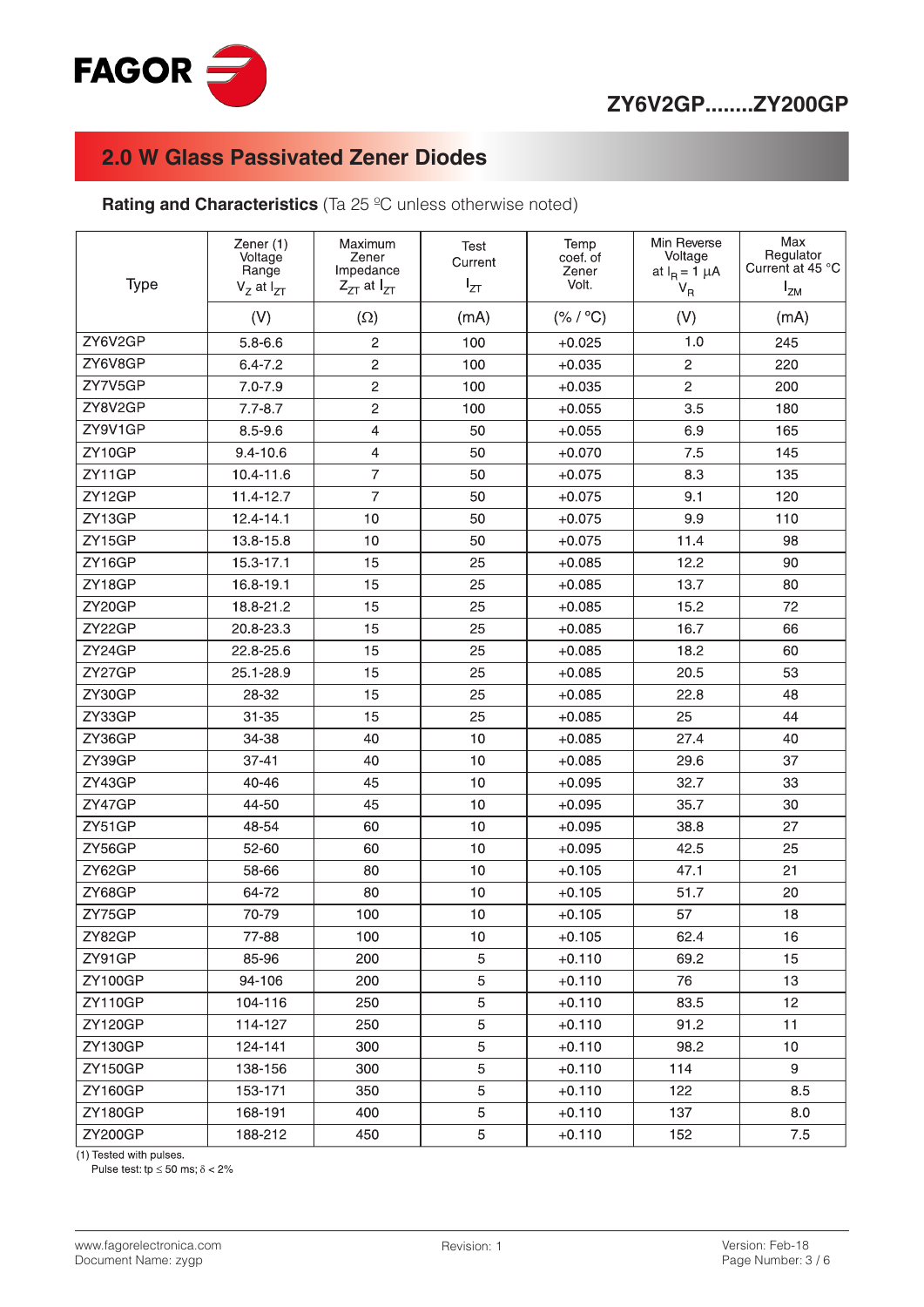

**Rating and Characteristics** (Ta 25 °C unless otherwise noted)



Tamb. ambient temperature °C



www.fagorelectronica.com Document Name: zygp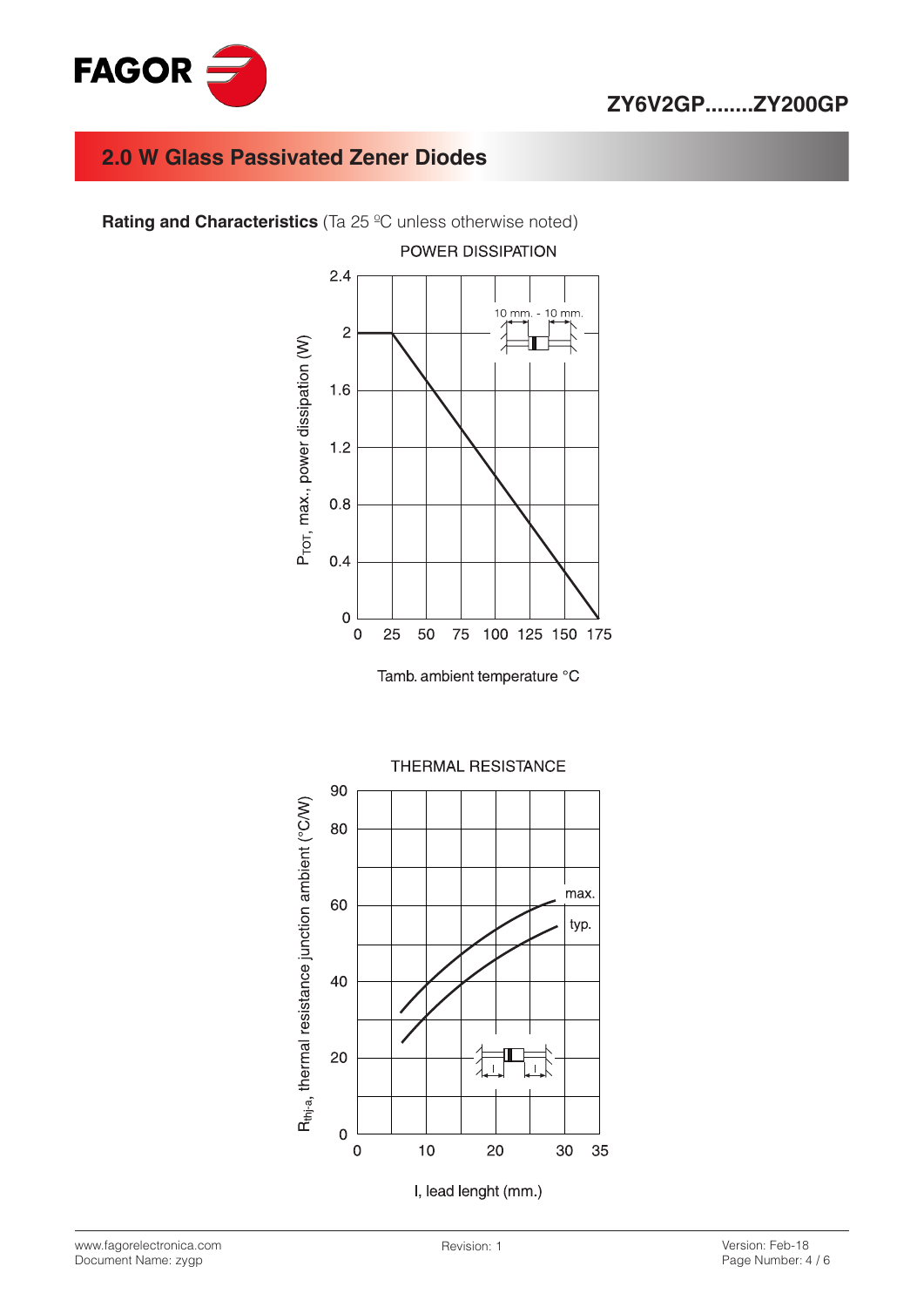



**Rating and Characteristics** (Ta 25 ºC unless otherwise noted)

 $\overline{0}$ 

 $\rightarrow V_{z}$ 

100

150

200 V